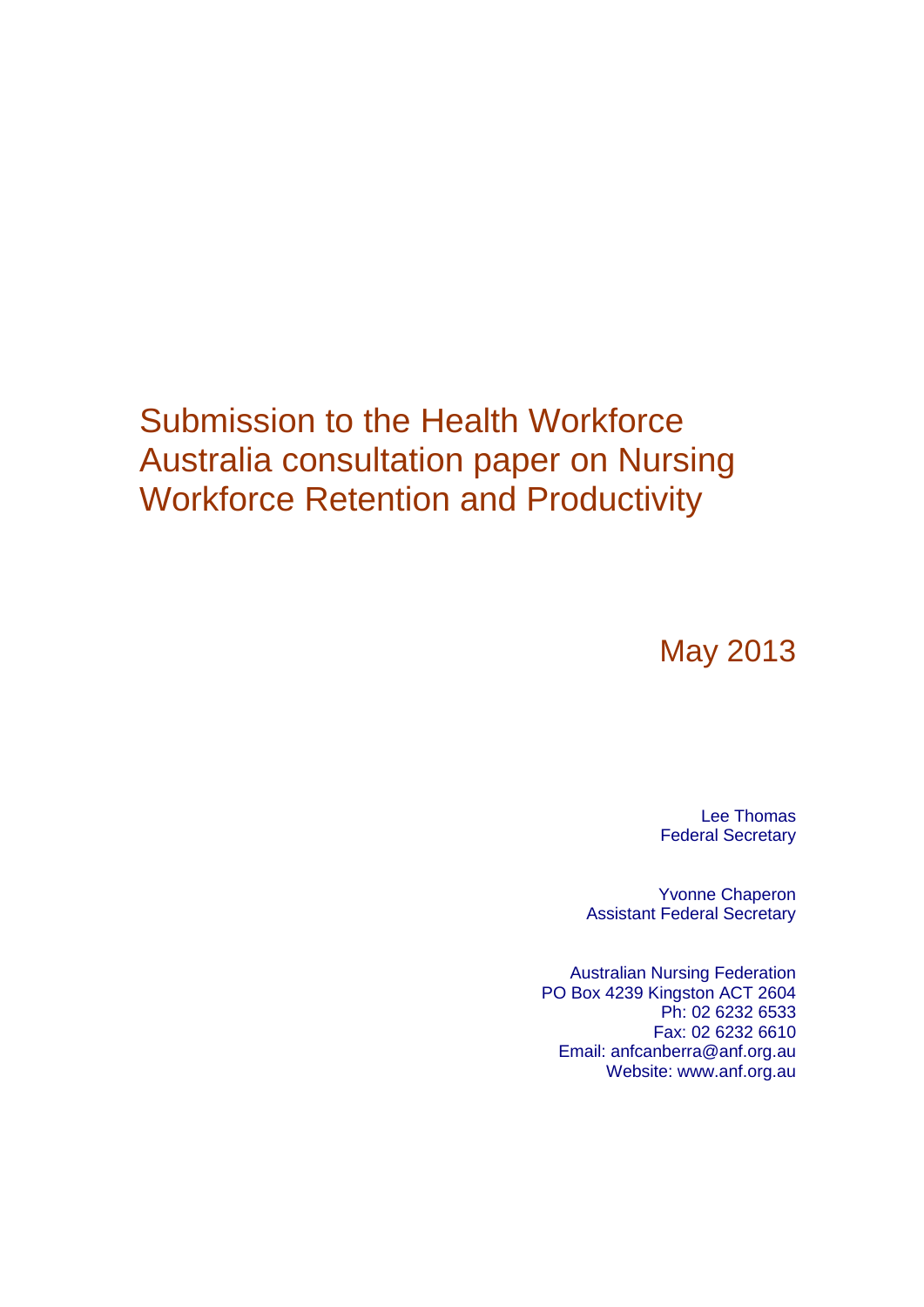

## **1. Introduction**

Established in 1924, the Australian Nursing Federation (ANF) is the largest professional and industrial organisation in Australia for nurses and midwives, with Branches in each State and Territory of Australia. The core business of the ANF is the professional and industrial representation of our members and the professions of nursing and midwifery.

The union has membership of over 225,000 nurses, midwives and assistants in nursing. Members practice in a wide range of settings across urban, rural and remote locations, in both the public and private health and aged care sectors.

The ANF takes a leadership role for the nursing and midwifery professions by participating in the development of policy relating to: nursing and midwifery practice, professionalism, regulation, education, training, workforce, and socio-economic welfare; health and aged care, community services, veterans' affairs, workplace health and safety, industrial relations, social justice, human rights, immigration, foreign affairs and law reform.

## **2. Background**

The nursing and midwifery professions remain the single largest cohort of the health and aged care workforce in Australia. As the largest professional and industrial organisation representing these professions, the ANF has an intense interest in the retention of nurses and midwives in their chosen field of practice.

The ANF considers there are many benefits to retaining qualified nurses and midwives in the health and/or aged care sectors. However, the two most compelling reasons for retention relate to investment and health outcomes, as follows:

- Individual nurses and midwives, and the community, have invested significantly in their educational preparation which has led to initial registration and the gaining of a license to practice. It has been estimated that the exit of every nurse who leaves the profession represents a loss of public funds of AUD\$150,000 (conservatively). $<sup>1</sup>$ </sup>
- People receiving care should expect the delivery of safe, competent, evidencebased health and aged care services which lead to optimal outcomes for their individual care needs. This can only be assured through the provision of nursing and midwifery care by nurses and midwives who are qualified, regulated and engaged in ongoing professional development.

Of paramount importance to retention are workplace environments which enable nurses and midwives to work to their full scope of practice, facilitated by safe staffing levels and skills mix appropriate for meeting care needs.

In essence, good leadership, good management, shared governance models and balance between productivity and quality will attract and retain nurses and midwives in the workforce.

The Health Workforce Australia (HWA) report *Health Workforce 2025* has highlighted that the best way to balance future workforce supply/demand is through retention of qualified nurses and midwives. It is, therefore, imperative that commitment is made NOW by governments and health and aged care employing bodies to fund and embed strategies which support nurses and midwives to be the backbone of the health and aged care services in Australia.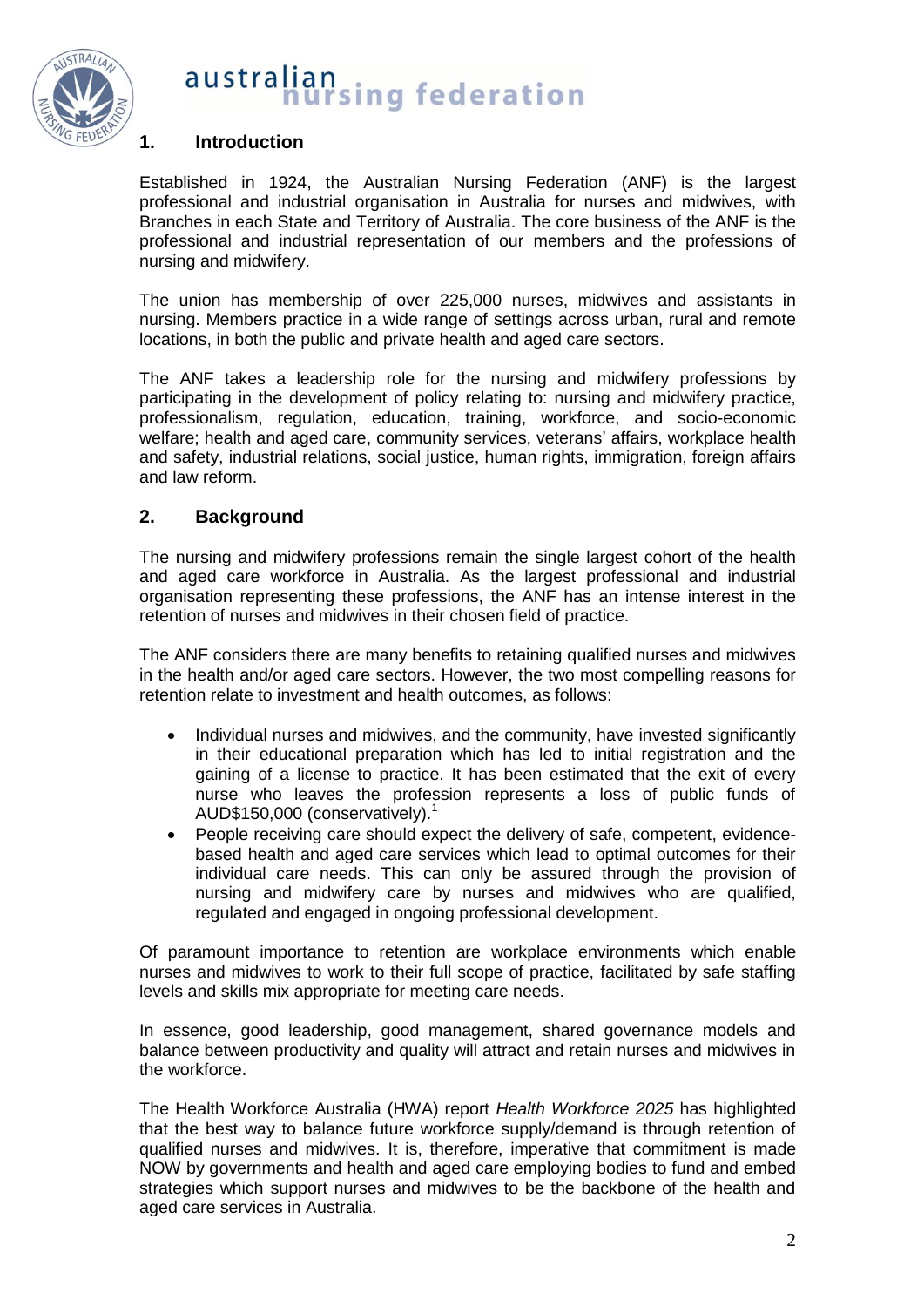

The importance of retention of nurses, in particular, is not a new issue. An understanding of the solutions required, is not new either. What would be new, however, is gaining the political will and associated funding to make the solutions required a reality. Clearly, given the looming nursing shortage we can no longer afford not to address the issues that have long faced nurses in this country.

## **3. Specific comment**

In the commentary to follow the ANF outlines key messages for retention of nurses and midwives. These are set against the three themes identified by Health Workforce Australia (HWA) rather than addressing the specific questions posed in the consultation paper *Nursing Workforce Retention and Productivity,* namely:

- **•** Effective preparation for practice
- Productive work practices
- Leadership and practice environment

## **3.1Effective preparation for practice**

The ANF, as the professional and industrial body for the nursing and midwifery professions, maintains having a well-supported workforce, from novice to experienced practitioner, is critical to the provision of safe, competent health and aged care.

## *3.1.1 Investment in Education*

Significant health care dollars are wasted when graduates of nursing and midwifery programs, experienced nurses and midwives, and those re-entering the workforce after a period of absence, are not supported in their workplace and decide to leave the health or aged care sector. This decision is regrettable not just for the usually committed individual health professional concerned, but also for the community. As noted previously this represents a waste of significant financial and time investment, and more critically, a further reduction in the numbers of qualified nurses or midwives to deliver optimal health outcomes.

## *3.1.2 Education and Workforce Planning*

The ANF maintains that there needs to be on-going and regular dialogue between those undertaking health workforce planning, education planners and professional associations, so that each sector is better informed to prepare for future workforce and population health needs. Analysis of health workforce requirements for present and future needs, in terms of numbers and qualifications, must be undertaken in the context of knowledge of educational programs, capabilities, health and aged care reforms, and innovation. The inverse is also true that workforce planners must include the education sector and professional associations in discussions on proposed innovation, so that the graduating workforce is introduced to the principles of, and equipped for, new models of care delivery.

## *3.1.3 Clinical Placements*

Clinical experience is a critical component of undergraduate education for students of nursing and midwifery programs. Theoretical concepts from the sciences and from the perspective of nursing theorists need to be supplemented in the learning experience with practical application, for reinforcement of information studied.

The ANF policy statement titled *Nursing education: registered nurse* includes the following pertinent points relating to clinical learning experience: $2$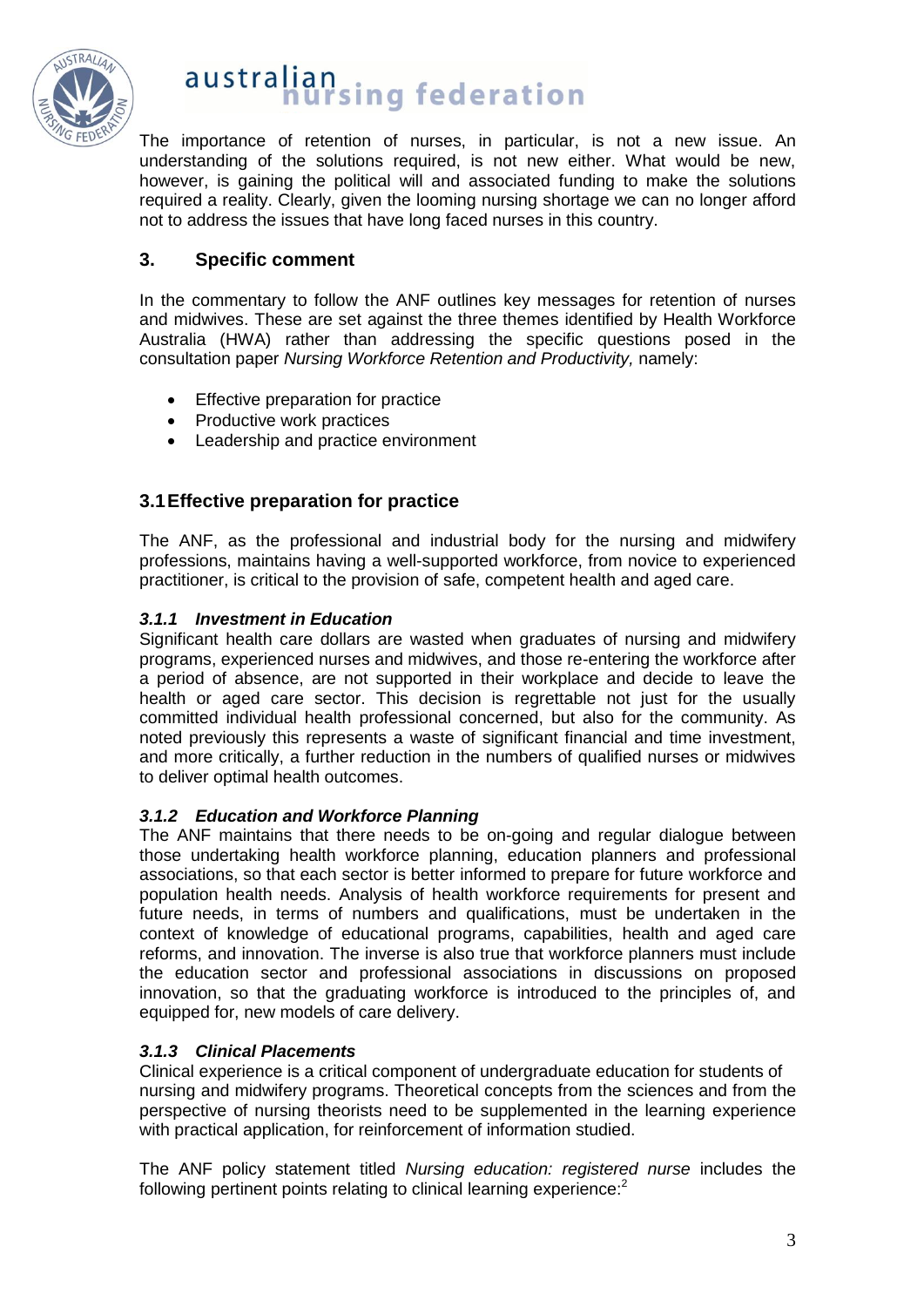

*Adequate clinical education must be provided to students so they can acquire the clinical experience necessary to meet the competency standards. Staffing levels and skills mix in health and aged care settings providing clinical placement for students must be adequate to optimise the learning experience.*

*Clinical placements for registered nurse education, either undergraduate or post graduate, require active and positive collaboration between the health and education sectors and sufficient resources to assist education providers and facilities in which clinical education occurs to deliver a quality learning experience.*

The ANF strongly encourages education providers and health and aged care service providers to continue to explore new and innovative areas for clinical placements. This not only exposes neophyte nurses to a greater breadth of practice areas but also inspires employers to provide positions for newly registered nurses during their transition to practice period following graduation.

We consider the most critical feature of clinical learning for all health disciplines is its quality. In particular, when nursing and midwifery students experience well managed clinical placements in a positive learning environment, they are more likely to want to stay in the health or aged care workforce.

The ANF has consistently voiced concern over the inequity of funding support for health professional undergraduate students undertaking clinical placements distant from their usual place of residence, particularly placements in rural or remote locations. In order to attract and retain nurses and midwives in rural and remote health care settings it is imperative that they are exposed to these areas through supported clinical placements. This means funding support for clinical supervision provided by wellprepared nurse and midwife clinicians as well as the necessary accommodation and transport using the model already in place for undergraduate medical students.

## *3.1.4 New Nursing and Midwifery Graduates*

The HWA has predicted a shortage of 109,000 nurses by 2025, and almost every state and territory in Australia will be affected. A key strategy to address the predicted shortfall is the retention of new graduates (nursing and midwifery). Unfortunately, across Australia of there is a short-term (perceived) oversupply of newly graduating nurses and midwives and this is having an impact on their retention in the workforce. As an example, in South Australia, newly graduating nurses (37%) and graduating midwives (15%) are not able to gain entry positions into the Transition to Professional Practice Program (TPPP). This conundrum is further compounded by nurses and midwives on completion of their TPPP struggling to gain employment, thus hindering their succession into being the sustainable workforce of the future.

## *3.1.5 Postgraduate Learning*

The health care sector is a dynamic environment where continual research provides evidence for the need to change care practices. This necessitates continual updating by all health professionals involved in care. The ANF vigorously promotes life long learning to our membership and facilitates this through our on-line learning program, and educational activities offered by the State and Territory Branches.

Our policy statement on continuing professional development<sup>3</sup> (CPD) carries the definition of the Nursing and Midwifery Board of Australia (NMBA) outlined in their registration standard on professional development, as follows: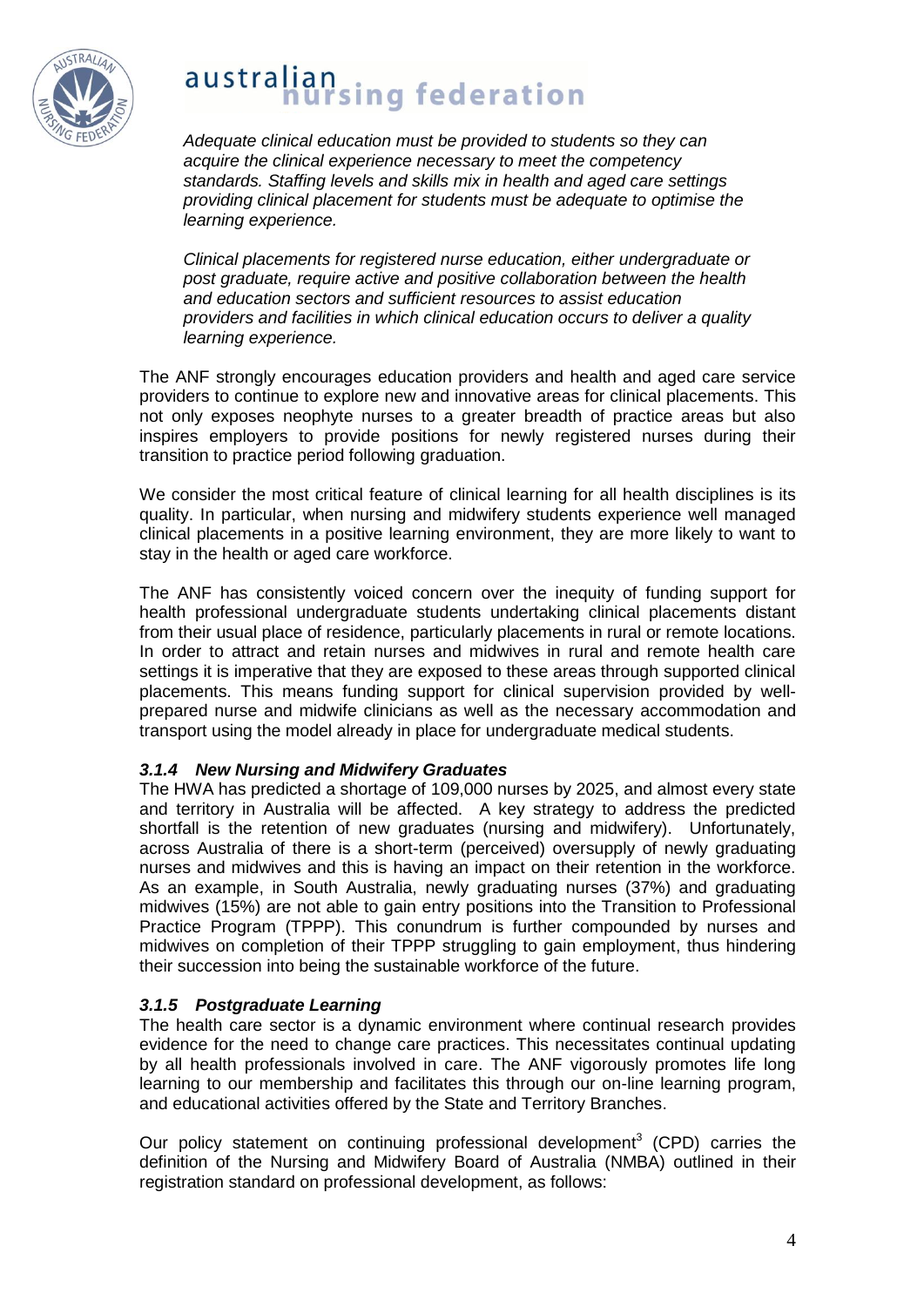

*The means by which members of the profession maintain, improve and broaden their knowledge, expertise and competence, and develop the personal and professional qualities required throughout their professional lives. The CPD cycle involves reviewing practice, identifying learning needs, planning and participating in relevant learning activities, and reflecting on the value of those activities.* 

With the introduction of the NMBA registration standard referred to above nurses and midwives have a mandatory requirement to engage in continuing professional development activities. The learnings achieved through these activities will directly benefit the communities to whom they provide care. The ANF therefore holds a strong view that governments and employers have a responsibility to provide environments conducive to life long learning, and, financial and time release support to facilitate CPD and formal educational activities. Demonstrated commitment by employers to fostering on-going professional development and facilitating career aspirations, will clearly link with retention of nurses and midwives in the health and aged care workforce.

The ANF acknowledges that scholarship funding is provided by the Australian Government to contribute to CPD and postgraduate courses. However, given the size of the nursing and midwifery workforce the current funding is inadequate, and we have made representation to the Department of Health and Ageing on this matter. It is our position that governments and employers must make a serious commitment to financial investment in their nursing and midwifery staff due to the obvious benefits accruing to the people for whom they provide care, and the community more broadly.

## *3.1.6 Re-entry to Practice*

As predominantly female professions, the nursing and midwifery professions experience significant movement of registered individuals out of the workforce for extended periods of time, chiefly for child-rearing reasons. Where there have been absences from nursing or midwifery employment of five years or more the ANF supports policies governing assessment for return to practice. It is right and proper that the returning nurse or midwife be assessed against relevant professional practice (competency) standards, to give assurance of being safe and competent to resume practice. Given the size and breadth of the nursing and midwifery professions, it is essential that this assessment process is widely available across the country.

When nurses and midwives wish to re-enter the health or aged care workforce after a period of absence (which could include registration lapse), we should create an environment conducive to returning, which assists in identifying individual competence to practice. This is clearly in the interests of protecting the public with competent clinicians, providing safe numbers of clinicians for the workforce, and showing fiscal responsibility in use of public funds. The ANF has made public its position that it does not support the current rigid application by the Nursing and Midwifery Board of Australia of a requirement for completion of an entry to practice pre-registration program for a nurse or midwife out of practice for 10 years or more. The ANF is unaware of any evidence that would endorse this approach. It is certainly not used in the other regulated health professions who go to great lengths to support those returning to practice after a period of absence.

Given the dire predictions on workforce shortages in nursing and midwifery by Health Workforce Australia, we find it unacceptable to have a policy that is not based on evidence and that further restricts entry to the professions. It is totally unacceptable to expect nurses and midwives who have not practiced for 10 years to complete another initial qualification without the opportunity to demonstrate their competence for practice. The ANF contends that this inflexible policy on re-entry to practice must be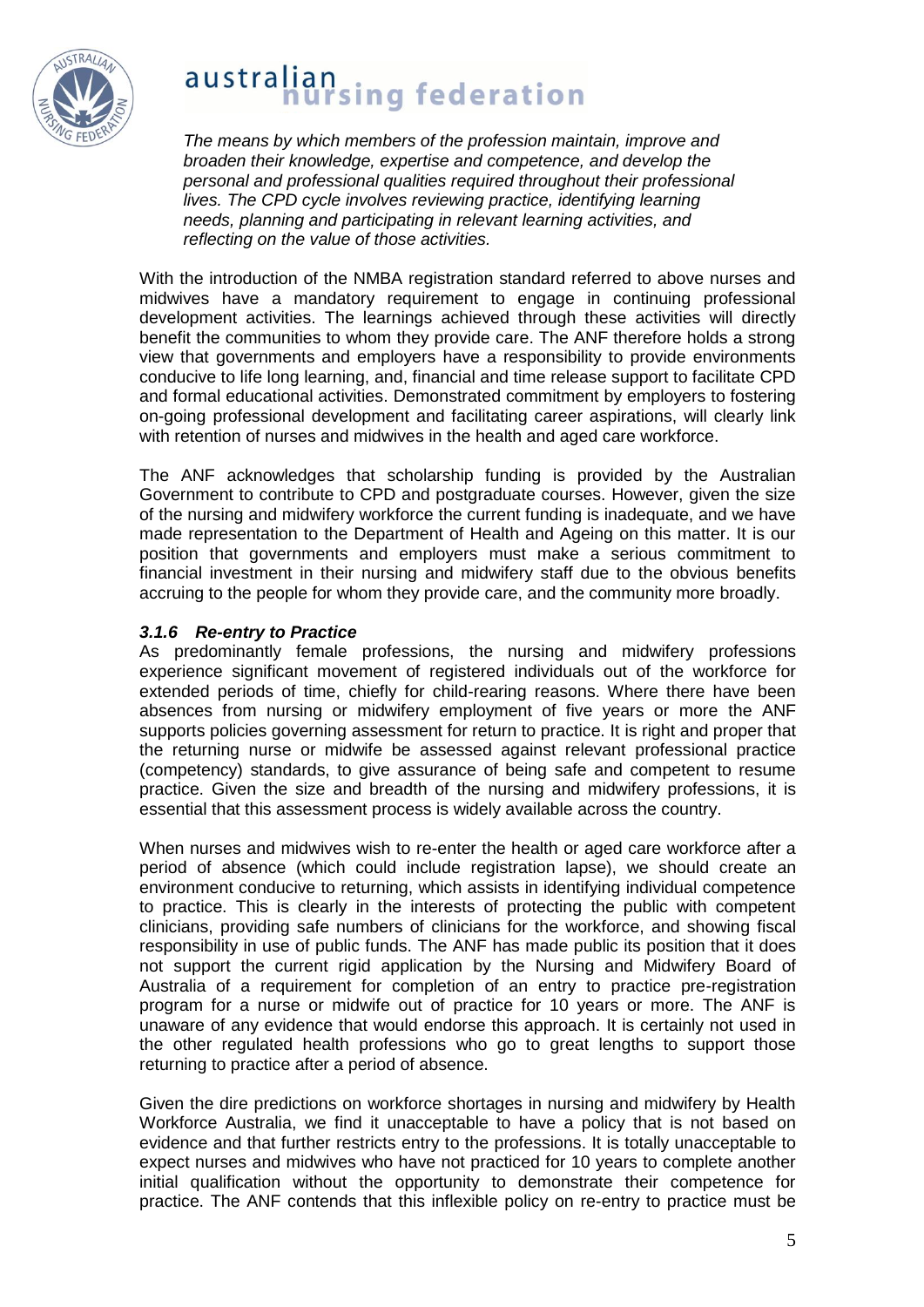

considered in any discussion concerning retention of qualified nurses and midwives in the health workforce.

An added barrier to return to the workforce for many nurses and midwives is the current limited availability and access to re-entry to practice programs across the country, plus the expense of existing programs. While HWA cannot directly take action on either the availability of re-entry to practice programs, or on the cost of such programs, we believe these issues should be raised in the context of retention of qualified clinicians in the nursing and midwifery workforce.

## *3.1.7 Assistants in Nursing*

One further issue which must be included in discussion on educational preparation for practice concerns the preparation and role of assistants in nursing (however titled). The ANF considers that assistants in nursing (and in some instances midwifery) could be further drawn into the health and aged care workforce, but this must be under the public protection safeguard of a professional practice framework, through the regulatory process. To this end the ANF has applied to the Australian Health Ministers Advisory Council for regulation of assistants in nursing, using the existing regulatory framework for nurses and midwives.

This view is shared by our nursing and midwifery colleagues in the UK, and is reflected in the *Report of the Mid Staffordshire NHS Foundation Trust Public Inquiry. <sup>4</sup>* The Francis Report made the following recommendations in relation to healthcare support workers:

*1.194 Currently, healthcare support workers, whether working for the NHS or for independent healthcare providers, in the community or for agencies, are not subject to any system of registration. A registration system should be created under which no unregistered person should be permitted to provide for reward direct physical care to patients currently under the care and treatment of a registered nurse or a registered doctor or who are dependent on such care by reason of disability or infirmity in any hospital or care home setting. Exemptions will need to be made for persons caring for members of their own family or those with whom they have a genuine social relationship.*

*1.195 There should be a uniform code of conduct that would apply to all healthcare support workers who should receive education and training in accordance with common national standards. The necessary code of conduct, education and training standards should be prepared and maintained by the NMC after due consultation with all relevant stakeholders. There should be a means whereby members of the public can clearly identify and distinguish between registered nurses and registered healthcare workers.*

Currently, registered nurses can safely delegate care to enrolled nurses, because as regulated health professionals their educational preparation and scope of practice is known. However, while there is a national vocational curriculum for assistants in nursing there is no mandated requirement for this to be undertaken. This wide variance in educational preparation of assistants in nursing leads to variable capability for their role. This can adversely affect the retention of registered and enrolled nurses in aged care, and in some States and Territories, acute care settings, when they must delegate aspects of care to workers for whom there are no practice standards or code of conduct.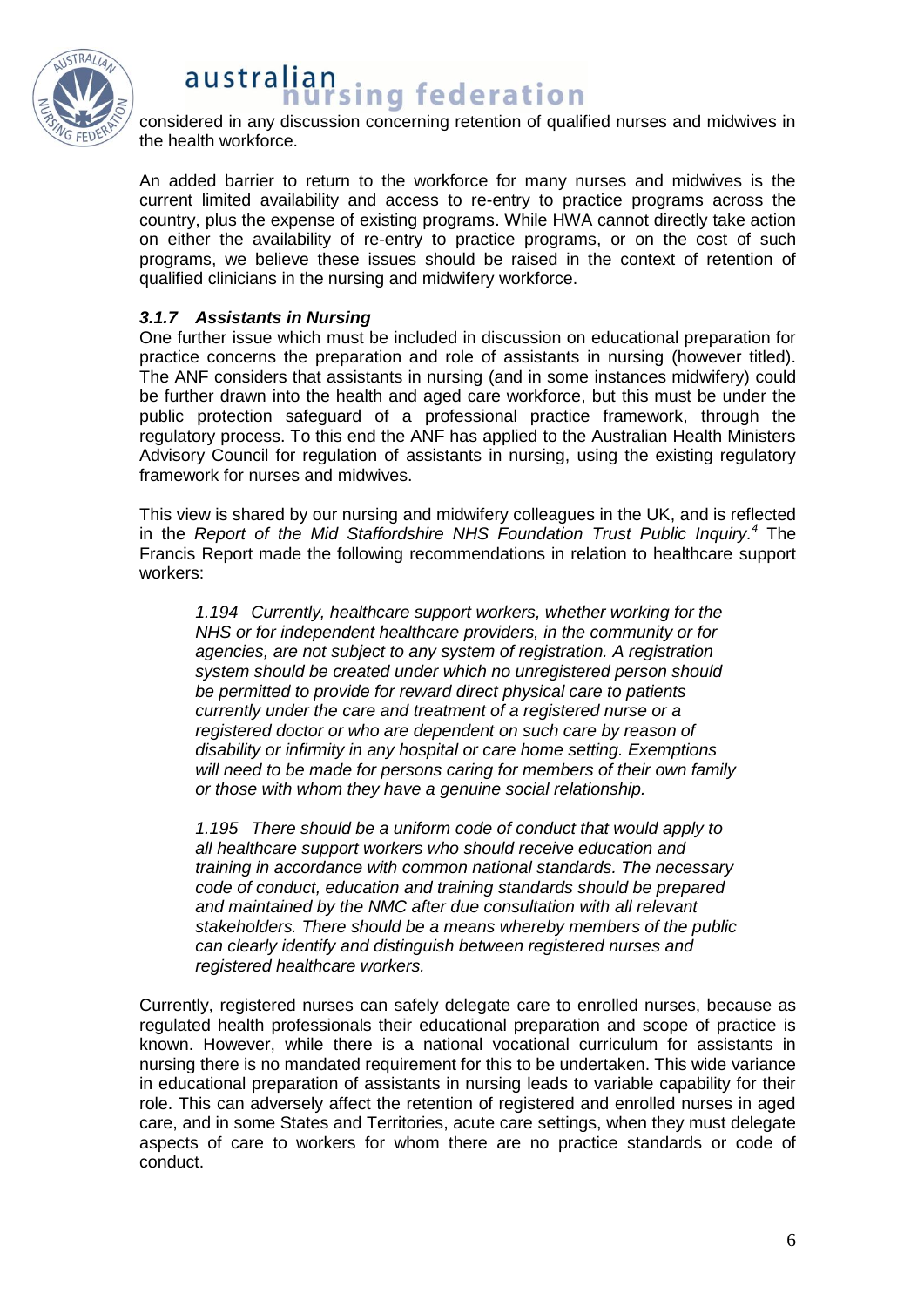

## **Retention messages relating to effective preparation for practice**

In order to achieve retention of nurses and midwives our essential messages for effective preparation for practice are:

## **Undergraduate nursing and midwifery students and diploma nursing students:**

- Increased funding for clinical placements and clinical supervision support from both academic and clinically based nurses and midwives for undergraduate and diploma students
- Facilitation of a stronger nexus between the university (Bachelor of nursing/midwifery) and TAFE (diploma of nursing)sectors, and a broad range of clinical practice environments

## **Newly graduating registered and enrolled nurses and registered midwives:**

- Increased funding for clinically based nursing/midwifery educators to provide supervision support
- Facilitation of a supported transition to practice period for all graduands (as opposed to the current limited positions available within Graduate Programs in the acute sector)
- Utilisation of ALL clinical practice settings for the transition to practice period, with supervision support
- Provision of positions for on-going employment post initial transition to practice period
- Reimbursement of HELP fees to graduates who accept employment and remain in areas of high need

## **Beginning through to experienced nurses and midwives:**

- Facilitation of continuing professional development activities and postgraduate studies for both current area of practice or to support a change in clinical setting
- Provision of substantial funding support for clinically based nursing/midwifery educators to provide on-going education support to nurses and midwives (as for the medical educator model)
- Provision of additional scholarships funding for formal postgraduate courses and continuing professional development (CPD)

### **Nurses and midwives re-entering the workforce:**

- Increased funding for clinically based nursing/midwifery educators and nurse/midwife clinicians to provide supervision support
- Nationally coordinated, nationally consistent, locally available re-entry to practice competency assessment programs.
- Provision of accessible and affordable re-entry education programs

## **Assistants in Nursing Workforce:**

- National mandated requirements for AINs to complete an agreed national vocational curriculum by ANMAC
- Development of nationally agreed practice standards consistent with the nursing PPF
- Regulation of AINs by the NMBA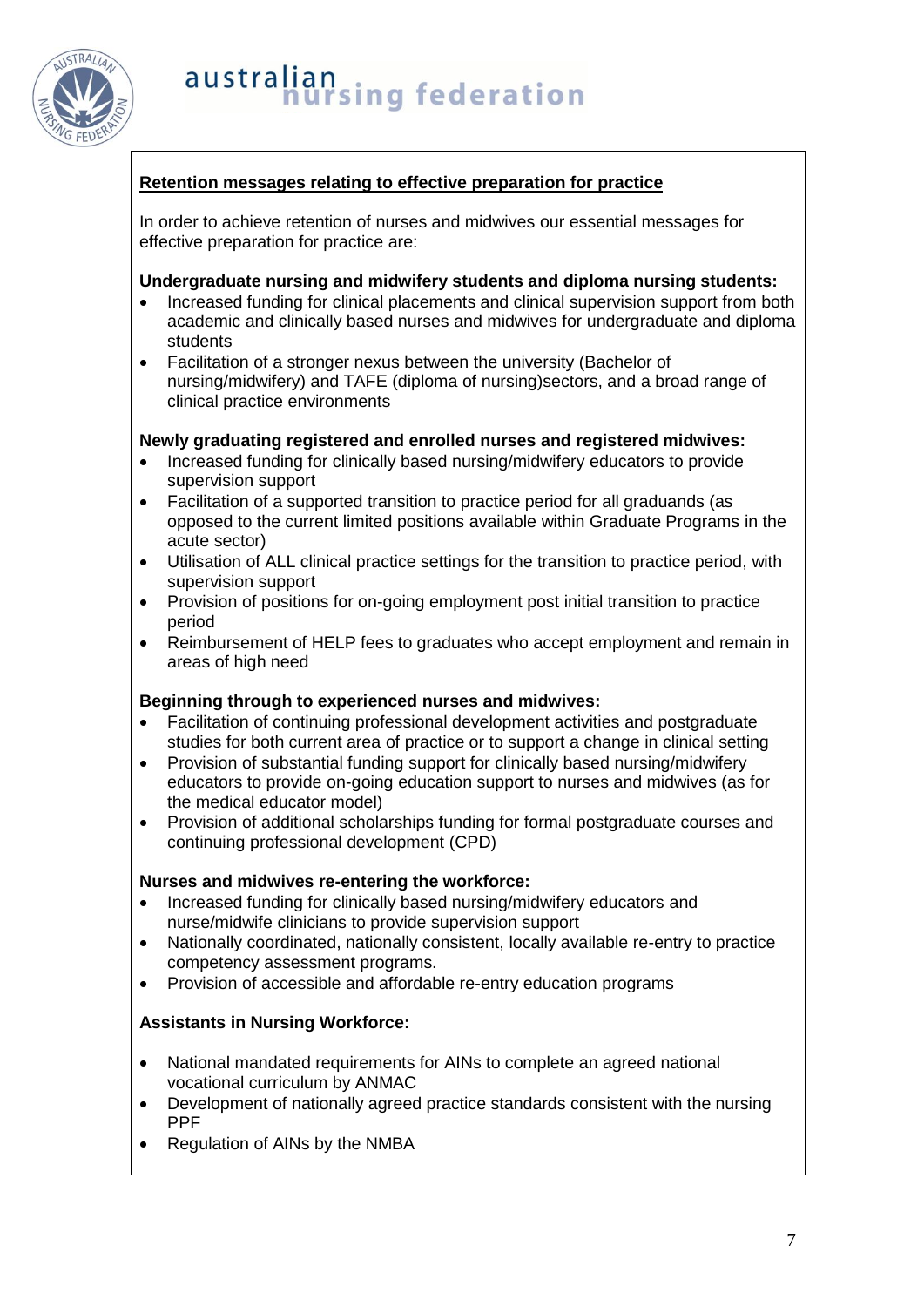

## **3.2 Productive work practices**

The ANF has an industrial mandate to ensure a work environment conducive to the growth and development of the nursing and midwifery professions, leading to safe and competent delivery of health and aged care to the Australian community. We maintain that when nurses and midwives work in a positive practice environment, they will remain in the workforce, and they will provide safe quality care (that is, be 'productive' in their work practices). This assertion is attested to by a plethora of international and national research. 5, 6,7, 8.

Safe quality care requires that health care services have:

- an adequate number of nurses and midwives;
- an appropriate skill mix (proportion of registered nurses to enrolled nurses and assistants in nursing);
- nurses and midwives who are educationally and clinically prepared;
- a manageable workload for nurses and midwives; and
- sufficient resources to enable nurses/midwives to deliver the best possible care.

## **3.2.1 Nursing and Midwifery Staffing**

Fundamental to achieving health reform, in terms of improving health outcomes and nursing and midwifery retention, is ensuring there are adequate numbers of nursing and/or midwifery staff employed to be able to provide individualised care. That means, high nursing/midwifery clinician to patient/resident staffing levels based on the acuity and complexity of care requirements to ensure optimal safe patient care. This position is supported by the international research cited, which demonstrate the key linkages between nurse/midwifery staffing, nursing/midwifery workload (inpatient acuity, shorter length of stay, patient turnover and case mix), skill mix, the working environment and their relationship to patient outcome. In particular, appropriate safe nursing/midwifery staffing levels results in less hospital mortality and fewer adverse events, including failure to rescue, cardiac arrests and hospital-acquired pneumonia amongst others.

Due to burgeoning and unmanageable workloads (as length of stay shortens and acuity of inpatients rises) it is becoming increasingly difficult to retain the nursing and midwifery workforce. The systems of workload management are different across the States and Territories, from nurse/patient ratios in Victoria and NSW to varying models of 'nursing/midwifery hours per patient day' (N/MHPPD) in Western Australia, Northern Territory, Tasmania, South Australia, ACT, and Queensland. The ANF believes there should be a mandated national system which is underpinned by the latest research and evidence. The impact of workload management is most pronounced and effective when it is mandatory as this provides a mechanism to improve and then maintain nurse/midwifery staffing to meet patient/client/resident demand. This gives nurses/midwives assurance the staffing levels will be comensurate with meeting patient/client/resident demand.

### **Ratio Models (Victorian and NSW experience):**

Nurse/patient ratios, used in Victoria since 2001 and more recently introduced in NSW in 2010, are an innovative response to improve the quality of care and nurses job satisfaction. In Victoria, support for ratios has been demonstrated to be as strong as ever through public discourse during all Enterprise Bargaining Agreement (EBA) negotiations since they were introduced. There is a clear belief that the staffing/workload balance would be much worse were these arrangements not in place. Nurses in Victoria have been vigilant in protecting their hard fought ratios as a mandatory workload measure. They have, in fact, traded off wage increases to continue to protect the quality of care they can deliver with mandated ratios. National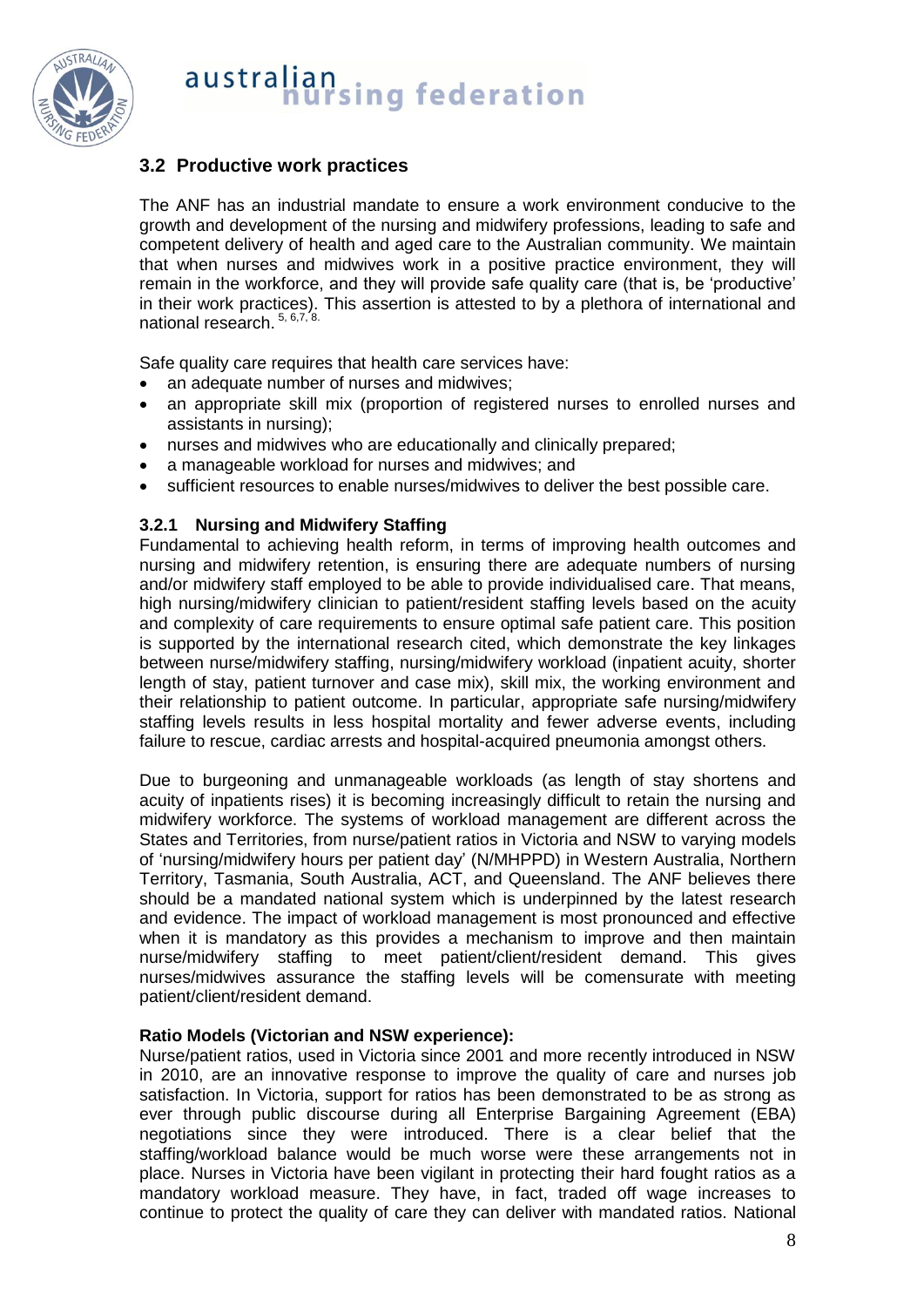

## australian **Hallsing federation**

and international evidence that indicates the continued erosion of nurse staffing levels and detrimental changes to skill mix, reinforce the belief that a fully discretionary system is unable to safeguard minimum nurse staffing standards. $^{\text{\textregistered}}$ 

In the third of a series of surveys commissioned by the ANF Victorian Branch, and conducted by the Workplace Research Centre, University of Sydney, nurses indicated a strong belief in the role of ratios in protecting the quality of patient care and the working conditions of nurses. Two thirds of nurse respondents to this survey stated a willingness to reduce or withdraw their labour from the public health system, or indeed nursing altogether, should ratios be abolished. More than two thirds said they were more likely to stay in nursing now than before the ratios were introduced.<sup>9</sup>

The Victorian experience has clearly shown that nurse/patient ratios attract and retain nurses and midwives in the workforce; and, provides incentive for nurses and midwives that have been out of the workforce, to return. <sup>9, 10, 11, 12, 13</sup>

Following the success of the ANF Victorian Branch, the then New South Wales Nurses Association (NSWNA) issued a report titled 'Stop Telling Us to Cope' in 2002.<sup>14</sup> NSWNA waged a long and comprehensive campaign to achieve ratios, with success being realised in 2010. Ratios have been introduced in surgical and medical wards, palliative care and in-patient acute mental health units in the NSW public sector.

## **Nursing/Midwifery Hours Per Patient Day (N/MHPPD) Model (South Australia):**

For 25 years South Australia has used an electronic clinical nursing and midwifery care planning system (ExcelCare), which includes a staffing resource tool that forecasts staffing requirements based upon direct and indirect patient care needs, factoring in environmental impacts such as skill mix and geography. Excelcare also enables retrospective calculation of nursing and midwifery resources (Nursing/Midwifery Hours Per Patient Day).

Execelare is a legacy system soon to be replaced, however, the learning's gained over time have provided a rich repository of evidence to inform the development of an alternate staffing methodology.

The large body of international literature (some cited) shows that any staffing model must: be underpinned by evidence, represent best practice, allow for triangulation, be demand driven, able to be adjusted, have transparency, and be enforceable, to ensure safe patient care.

Using the rich repository of evidence, and guided by the international literature, South Australia has developed a proposed conceptual model "SA Quality Safe Patient Care Staffng Model'<sup>15</sup>, which has the following triangulated elements:

- Demand Metrics (N/MHPPD or Ratio),
- Environmental factors (for example: patient turnover, indirects [such as, clinical handover, counting of drugs of dependence]), and
- Professional Judgement Tool (for example: shift by shift staffing requirements decision tree, evidence-based standards).

In South Australia, the ANMF (ANF SA Branch) recently undertook a survey of its members, who overwhelmingly supported the adoption of the 'SA Quality Safe Patient Care Staffing Model'. This is because it is evidence-based and captures not only the direct patient care requirement but also the environmental factors (such as, patient turnover and patient throughput which significantly contributes to nursing/midwifery staffing requirements) and recognises the role of professional judgement in confirming safe staffing levels.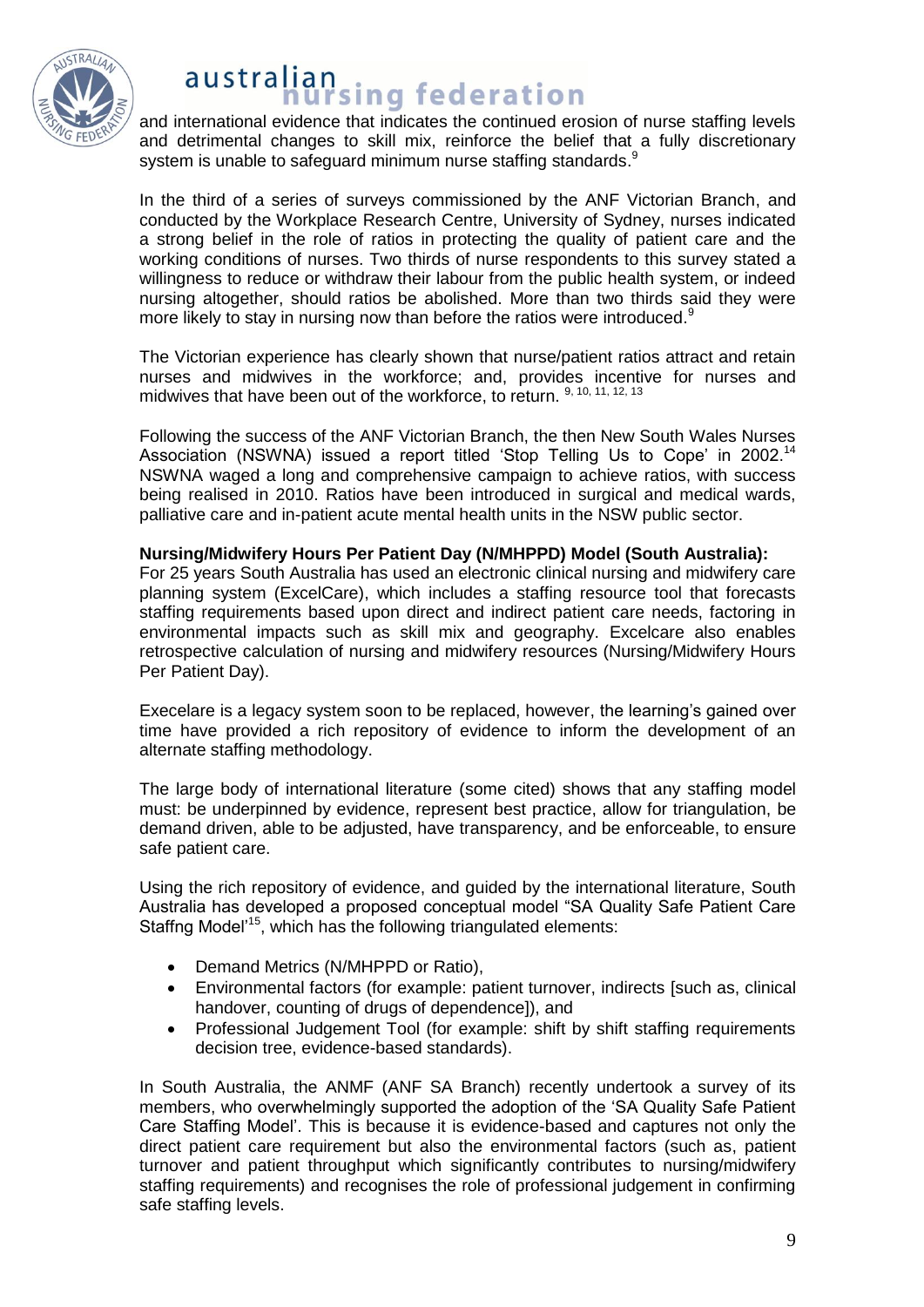

## **Business Planning Framework (Queensland):**

The HWA consultation paper represents Trendcare as a model for workload management in Queensland. However Trendcare only operates as one element within the Business Planning Framework (BPF) which is used in the Queensland public sector. Trendcare averages acuity for a wide range of measures for patient type across various organisations, but as this is an **average**, it cannot accurately reflect acuity in complex cases or where length of stay is lower than average.

Planning the nursing and midwifery workforce requires effective, mandated tools such as the Queensland BPF, as it matches workloads to workforce capability through a combination of identified nursing and midwifery direct clinical care hours in addition to defined hours specifically allocated to education, training and research.

#### **Recent United Kingdom experience:**

The Royal College of Nursing (RCN), with 400,000 members, is the largest organisation of registered nurses in the world. At its 2011 general membership meeting, delegates voted to pursue mandated nurse/patient ratios. In March 2012, the RCN issued a policy briefing on mandatory nurse staffing levels and a public statement that nurse/patient ratios would be sought through legislation.

## **3.2.2 Skill Mix**

Ensuring safe quality care requires more than consideration of the quantity of nursing/midwifery care (nursing/midwifery hours of care provided for each patient). Of equal importance is the proportion of these hours of care provided by registered nurses/registered midwives.

Many studies which support the research findings with regard to nurse/midwife staffing and its effect on patient outcomes also emphasise the importance of skill mix. Skill mix refers to the proportions of different levels of nurse/midwife, for example the proportion of registered nurse/midwife to enrolled nurse in a given health care setting. The proportion of registered nurses and enrolled nurses in the nursing skill mix of the Australian health care sector has declined in recent decades. Concurrently, there has been a concerning growth in the unregulated assistant workforce providing aspects of nursing care. The educational preparation of the assistant workforce, as has been previously outlined, is hugely variable. Nurses and midwives are expected to work alongside this assistant workforce, assuming accountability and responsibility for the care they are providing. These changes to the mix of workers doing nursing work have occurred with little evaluation of the effect on patient care and outcomes, or retention of nurses in the workforce. There are no definitive studies on the acceptable minimum skill mix for patient safety and subsequently the effect on nurse retention.<sup>16</sup>

Changes in health service delivery systems have had a major impact on the attraction and retention of nurses, fundamentally altering the nature of nursing work. Specifically, the shift to a cost control approach to managing illness, injury and disease has served to increase patient throughput and decrease the average length of in-patient stay. This has expanded the requirement for nursing services in hospitals but in most cases this has not been accompanied by an increase in staffing levels. This is extremely problematic for nurse retention as there is substantial research evidence to support a link between increases in job demands or work overload and burnout, high levels of which have been shown to increase individuals' turnover intentions. Overall the changes to nursing work have resulted in more stressful and less satisfying work that does not have the intrinsic rewards, such as satisfaction from being able to provide high quality, holistic care to patients that nursing work used to provide.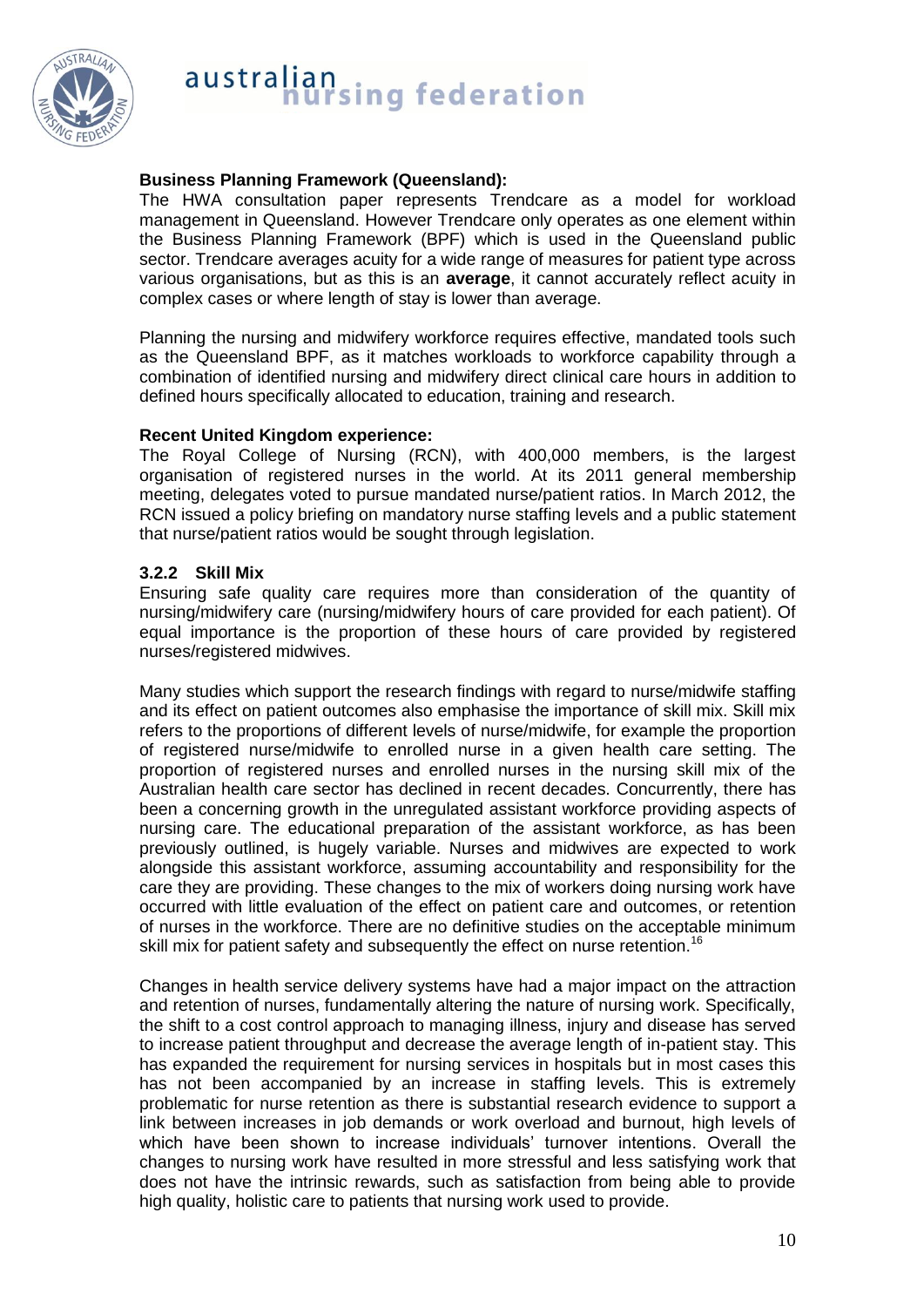

This reduction in intrinsic rewards, that previously helped to attract and retain nurses/midwives, has also served to intensify longstanding problems such as the presence of shift work, limited career prospects, poor pay and low status in the health care sector and community, which have caused attraction and retention problems in the nursing profession historically. As a result many nurses and midwives have left the profession, with the resulting nurse/midwife shortage exacerbating the workload and stress problems of those nurses and midwives who remain and thus potentially contributing further to retention problems in the long term. These issues, combined with, the inability of large numbers of newly graduating nurses and midwives to secure employment, has, and will continue to, negatively impact the profession's image creating problems when it comes to attracting individuals to a nursing and midwiferycareer.<sup>17</sup>

### **3.2.3 Expanded Roles**

There is a clear difference between registered nurses working to their full scope of practice and those undertaking extension or expansion of practice. Many registered nurses work in health services with organisational policy that restricts them working to their regulated scope of nursing practice. Involving nurses in policy decisions at a health service level will go some way to addressing this issue. Where extension or expansion of registered nurse scope of practice is supported, then this should be embedded in the role of a Nurse Practitioner.

Nursing has fought against the deconstruction of the holistic nature of our role to allow for lesser qualified or unqualified workers to provide components of nursing care. In turn, nurses do not want to take on clinical tasks as segments of care. Rather, this should be as a component of a comprehensive nursing role that provides better access to safe and competent health care.

Health professional colleagues and consumers are more likely to be supportive of nurses' expanded scope of practice, when they can be assured that this is undertaken by experienced and highly qualified nurses having completed the pathway to Nurse Practitioner endorsement. Unless care, both nursing and medical, is coordinated and provided under a professional practice framework, the risk of fragmentation remains, and safety and quality of care is compromised. The framework for the advanced practice nurse role in Australia is the Nurse Practitioner.

If Australia is serious about retention of nurses, which predicted shortages tell us we must be, then Governments need to support and fund nurses expanding their scope of practice. This will be achieved by investing in registered nurses, allowing them to follow a Nurse Practitioner pathway and creating positions for them once endorsed. This is not only important for the individual nurse, but is of national significance. It will ensure shared understanding of the role across jurisdictions and portability for employment. This is in the best interests of consumers, nurses themselves and our health professional colleagues.

### **Retention messages relating to productive work practices**

In order to achieve retention of nurses and midwives our essential messages for productive work practices are:

• Implementation of appropriate proportions of qualified nursing/midwifery staff numbers to meet complexity of care required, through a nationally agreed workload management system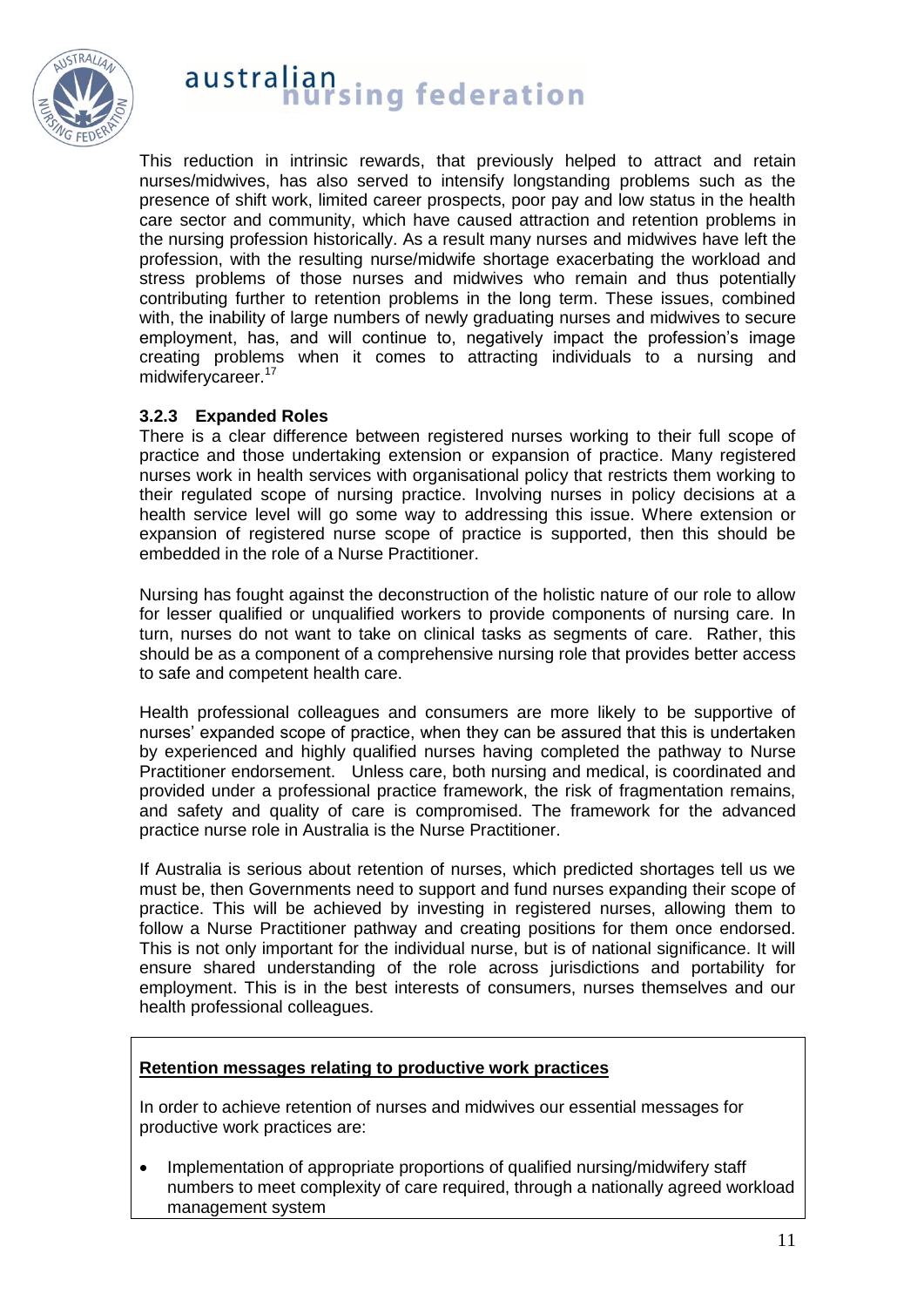

- Investment in numbers and skill mix of qualified nurses/midwives to meet health and aged care needs
- Commitment by health or aged care providers to a safe skill-mix which includes experienced registered nurses/registered midwives working each shift so that graduate and beginner nurses and midwives are adequately mentored and supervised
- Enabling nurses and midwives to work to their full scope of practice. This includes recognition of, and valuing, their clinical decision-making skills; and, acknowledgement that nurses and midwives are regulated health care professionals who are accountable and responsible for their own actions
- Expanded scope of practice for registered nurses should be embedded in the Nurse Practitioner role using the established NP framework
- Registered nurses should be supported to complete the NP pathway and employed in NP roles once endorsed.

## **Assistants in Nursing Workforce:**

- National mandated requirements for AINs to complete an agreed national vocational curriculum by ANMAC
- Development of nationally agreed practice standards consistent with the nursing PPF
- Regulation of AINs by the NMBA.

The ANF is convinced that there is now overwhelming evidence to support the workload management measures we've outlined. To that end we've sent a package of articles to the HWA under separate cover for use in your research, especially about staff/patient ratios.

## **3.3 Leadership and Practice Environment**

If the measures outlined in the above two points are instituted then the leadership and practice environment issues more readily fall into place.

### **3.3.1 Leadership and Management**

The ANF considers it of vital importance that nurses and midwives are encouraged to demonstrate leadership at all levels in the workplace; that they are mentored into management positions, through to senior levels; and, that funding support is available for them to undertake both leadership and management education programs. We need to make it clear that we see a distinction between 'leadership' and 'management'. Leadership is an attribute which can be fostered and demonstrated by a nurse or midwife throughout their undergraduate education course or at any time from graduation throughout their professional life. Management on the other hand generally refers to a position of authority taken on by a nurse or midwife, for example, Nurse Unit Manager. Ideally the manager should be a person who shows leadership abilities but this has not proven to be the case in all situations. While most nurses and midwives have strong skills in relation to managing their clinical workloads, most would benefit from additional education in management principles. The ANF contends that employers have a responsibility to provide financial and time release support for nurses and midwives to undertake management programs to equip them for management roles.

Investment in leadership is required for all nurses and midwives, not just those undertaking identified management positions.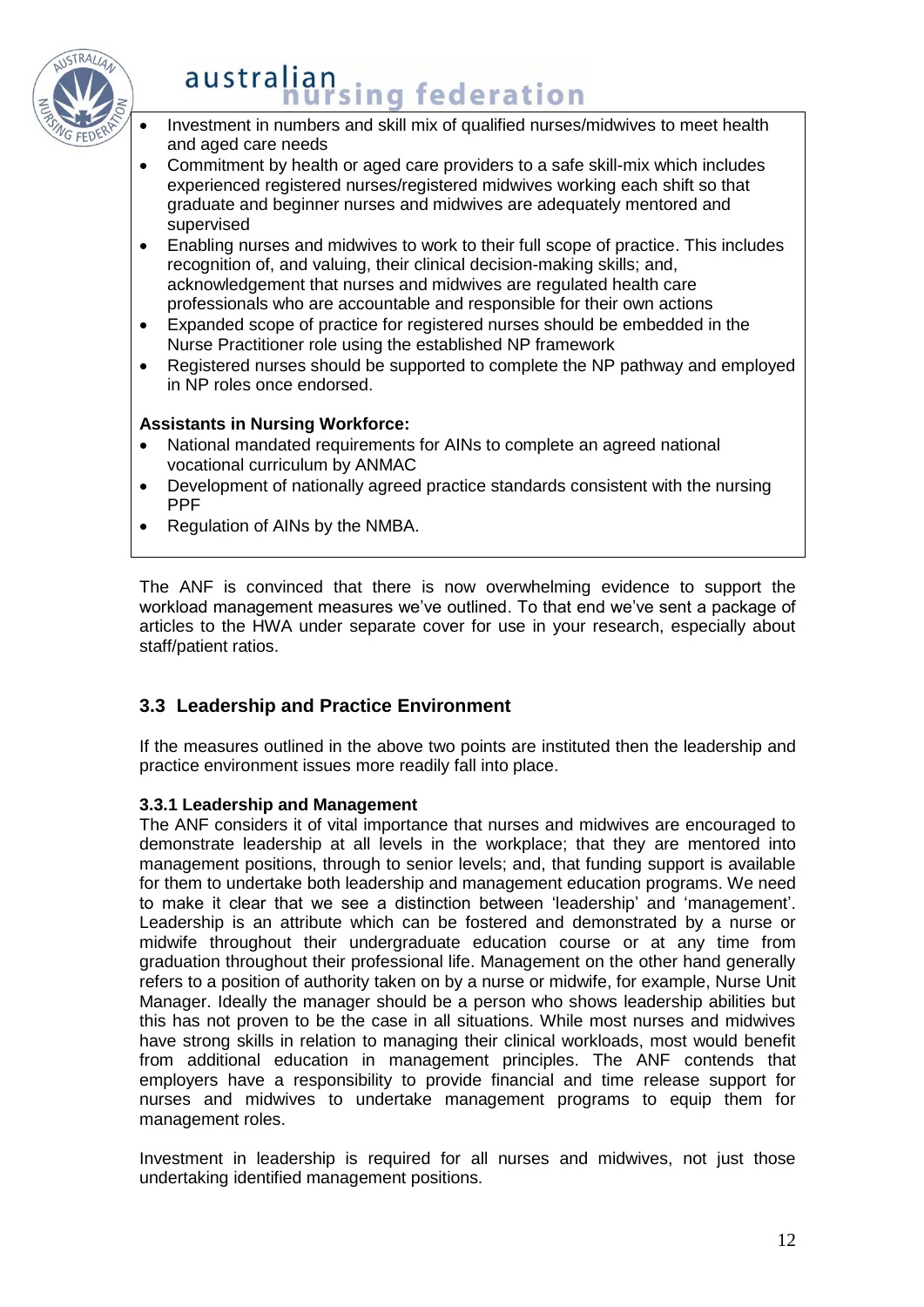

## **3.3.2 Best Practice Spotlight Organisation (BPSO®) Program**

Continuity and quality of care is highly dependent on the retention of experienced and knowledgeable nurses working in an environment that offers flexibility and professional satisfaction.

The ANMF (ANF SA Branch,) in collaboration with the Department of Health and Ageing SA, are facilitating the implementation of the Registered Nurses Association of Ontario (RNAO) - Best Practice Spotlight Organisation (BPSO®) Program. Further information on this program can be found at: [https://www.anmfsa.org.au/professional](https://www.anmfsa.org.au/professional-practice/best-practice-spotlight-organisation/)[practice/best-practice-spotlight-organisation/](https://www.anmfsa.org.au/professional-practice/best-practice-spotlight-organisation/)

This proven program provides support, resource materials, and knowledge transfer to health organisations, to enable the successful implementation of evidence based clinical practice guidelines and healthy work environment guidelines, such as RNAO's 'Developing and Sustaining Nursing Leadership' or 'Professionalism in Nursing'.

International evaluation of guideline implementation overwhelmingly demonstrates that organisations which foster healthy work environments are more successful with guideline implementation and have the most significant results for improved patient, staff and organisational outcomes.

## **3.3.3 Clinical Chairs**

The arrangement for Clinical Chairs of Nursing between universities and health service providers strengthens the nexus of clinical practice and clinical research in nursing and midwifery. Where these have been created, some have generic clinical research titles and some are in specific areas of practice such as: women's health, midwifery, aged care, alcohol and other drugs, tropical health, mental health, and palliative care. The ANF strongly supports continued funding, development and proliferation of education/research units between education providers and health services. This arrangement is critical in promoting an evidence-based learning environment for clinical placements of students (undergraduate, diploma and postgraduate) across geographical areas and as a means of professions being able to take a greater degree of responsibility for clinical education. Providing an environment for rigorous inquiry which translates to the evidence-based needed for improved practice, creates an inspiring and interesting workplace which promotes retention of nurses and midwives

### **3.3.4 Nursing and Midwifery Health Program**

This is an independent service for nurses, midwives and students of nursing and midwifery experiencing health issues related to their mental health or substance use concerns. This early intervention program has proven an excellent way of addressing health problems, enabling nurses and midwives to remain in or be restored to the workforce. The ANF endorses the call for this currently State based program to be funded for national roll out. Further information on this program can be found at: [www.nmhp.org.au.](http://www.nmhp.org.au/)

### **Retention messages relating to leadership and practice environments:**

In order to achieve retention of nurses and midwives our essential messages relating to leadership and practice environments are:

 Funding and time release investment for nurses and midwives to undertake management programs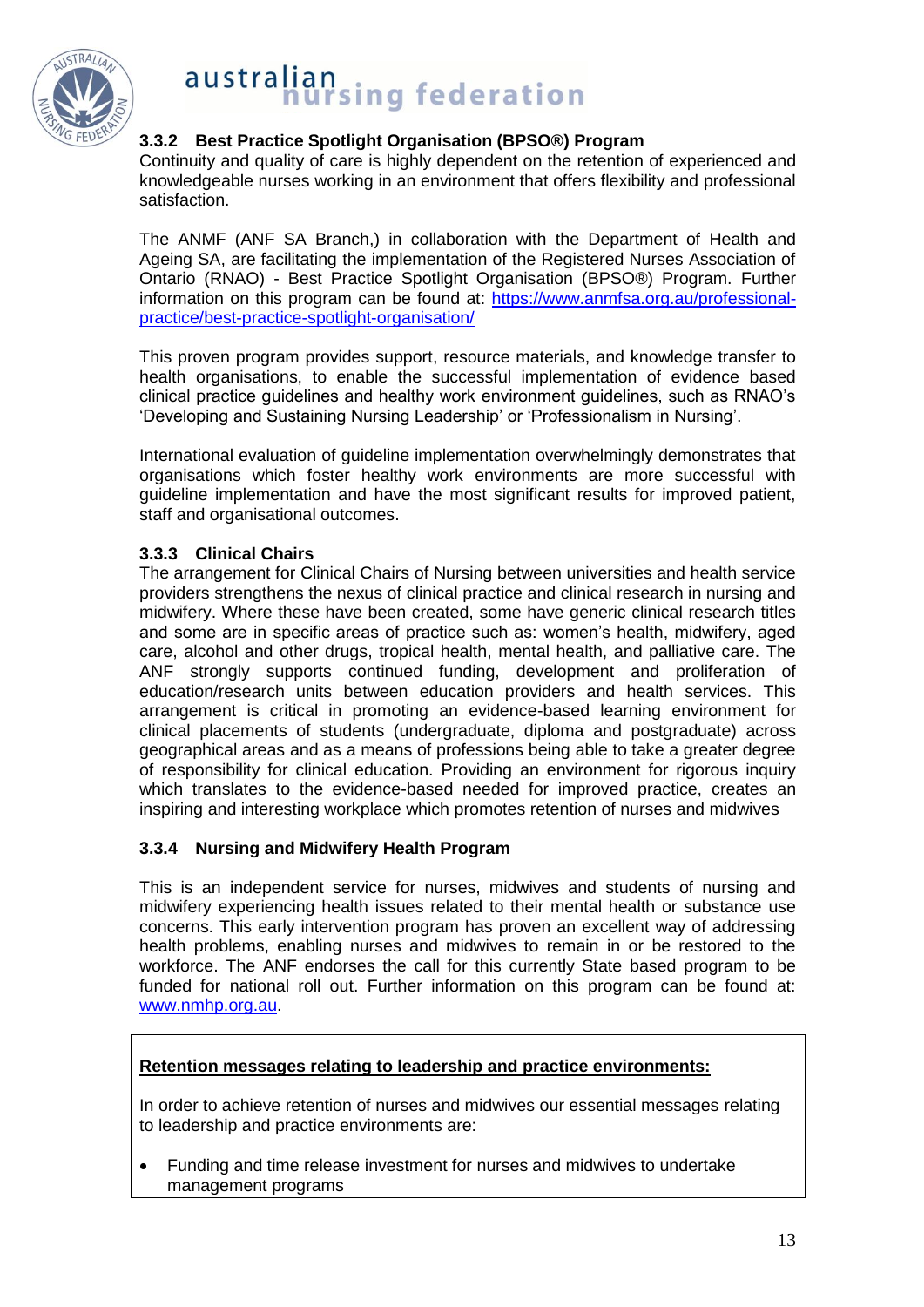

## australian **Hansing federation**

- Supporting and facilitating all nurses and midwives to develop their leadership potential
- Funding support for positions for Clinical Chairs of Nursing and Midwifery to lead in research activities for evidence-based practice
- Facilitating nurses and midwives to occupy significant positions of authority in all health and aged care organisations;
- Supporting nurses and midwives to enable them to exercise professional autonomy and control over their clinical practice
- Supporting and encouraging nurses and midwives to participate in policy decisions at all levels of the organisation

## **4. Conclusion**

The ANF has an industrial and professional mandate to ensure a work environment conducive to the growth and development of the nursing and midwifery professions, leading to safe and competent delivery of health and aged care to the Australian community.

The retention of qualified and regulated nurses and midwives is critical to the delivery of care which will lead to optimal health care for the Australian community. Commitment must be made by governments and health and aged care employing bodies to fund, implement and embed strategies which retain nurses and midwives in the workforce.

This paper has provided advice to Health Workforce Australia in the form of essential messages to be heeded and acted upon in order to achieve retention of nurses and midwives.

## **5. References**

- 1. Australian Nursing Federation. 2009. Issues paper: *Ensuring quality, safety and positive patient outcomes. Why investing in nursing makes* \$ense p. 25. Available at: [http://www.anf.org.au](http://www.anf.org.au/)
- 2. Australian Nursing Federation. 2007. Policy Statement: *Nursing education: registered nurse*. Reviewed and re-endorsed May 2007. Available at: [http://www.anf.org.au](http://www.anf.org.au/)
- 3. Australian Nursing Federation. 2010. Policy Statement: *Nursing and midwifery education: continuing professional development*. Reviewed and re-endorsed May 2010. Available at: [http://www.anf.org.au](http://www.anf.org.au/)
- 4. The Mid Staffordshire NHS Foundation Trust. Public Inquiry, Chaired by Robert Francis QC. 2013. *Report of the Mid Staffordshire NHS Foundation Trust Public Inquiry: Executive Summary*. London: the Stationery Office. Available at: [www.midstaffspublicinquiry.co](http://www.midstaffspublicinquiry.co/)
- 5. International Council of Nurses. 2007. *Positive Practice Environments: Quality Workplaces = Quality Patient Care*. Available at: [http://www.icn.ch/publications/2007-positive-practice-environments-quality](http://www.icn.ch/publications/2007-positive-practice-environments-quality-workplaces-quality-patient-care/)[workplaces-quality-patient-care/](http://www.icn.ch/publications/2007-positive-practice-environments-quality-workplaces-quality-patient-care/)
- 6. International Council of Nurses. 2006. *Safe Staffing Saves Lives*. Available at: <http://www.icn.ch/images/stories/documents/publications/ind/indkit2006.pdf>
- 7. Duffield, C., Roche, M., O'Brien-Pallas, L., Diers, D., Aisbett, C., King, M., Aisbett, K., & Hall, J. 2007. *Glueing it Together: Nurses, Their Work Environment and Patient Safety*. University of Technology, Sydney. Available at: [http://www0.health.nsw.gov.au/pubs/2007/pdf/nwr\\_report.pdf](http://www0.health.nsw.gov.au/pubs/2007/pdf/nwr_report.pdf)